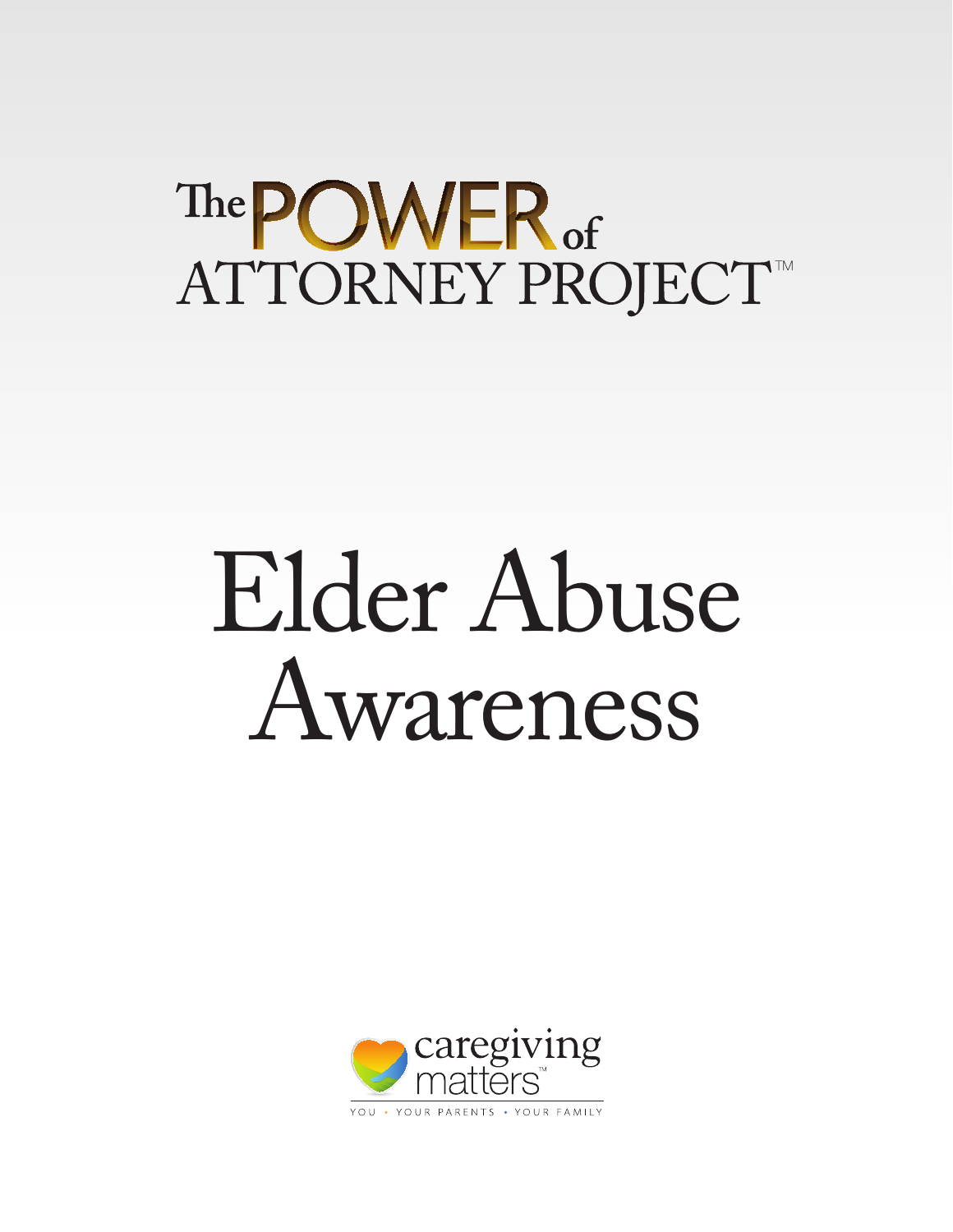# Introduction:

- • Elder abuse is more complicated than it may seem.
- There are many types of elder abuse.
- There are many kinds of older adults.
- This is a group of people spanning 40 years.
- • Seniors come from all walks of life.
- Many have some kind of disability as they age.

## How can we approach this difficult topic?

The ways we approach elder abuse are influenced by the person's

- Age and gender.
- Physical and mental health.
- • Living accommodation (in their own home, in retirement community, in long term care home).
- Family members.
- Friends and other supporters.
- Community support network.

## Trust:

- In this work, nothing is more important than trust.
- • Elder abuse occurs in an atmosphere of trust.
- • Occurs in a relationship where there is an expectation of trust. Abusers are usually family members, friends, neighbours and caregivers.
- Trust is the key.

# When Should I be worried about someone?

Elder abuse is difficult to discover for certain unless the victim tell you directly what is happening.

**DO NOT jump to conclusions.** The best way to discover what is happening is to spend time with the elder listening to their stories. Trust is the most important element.

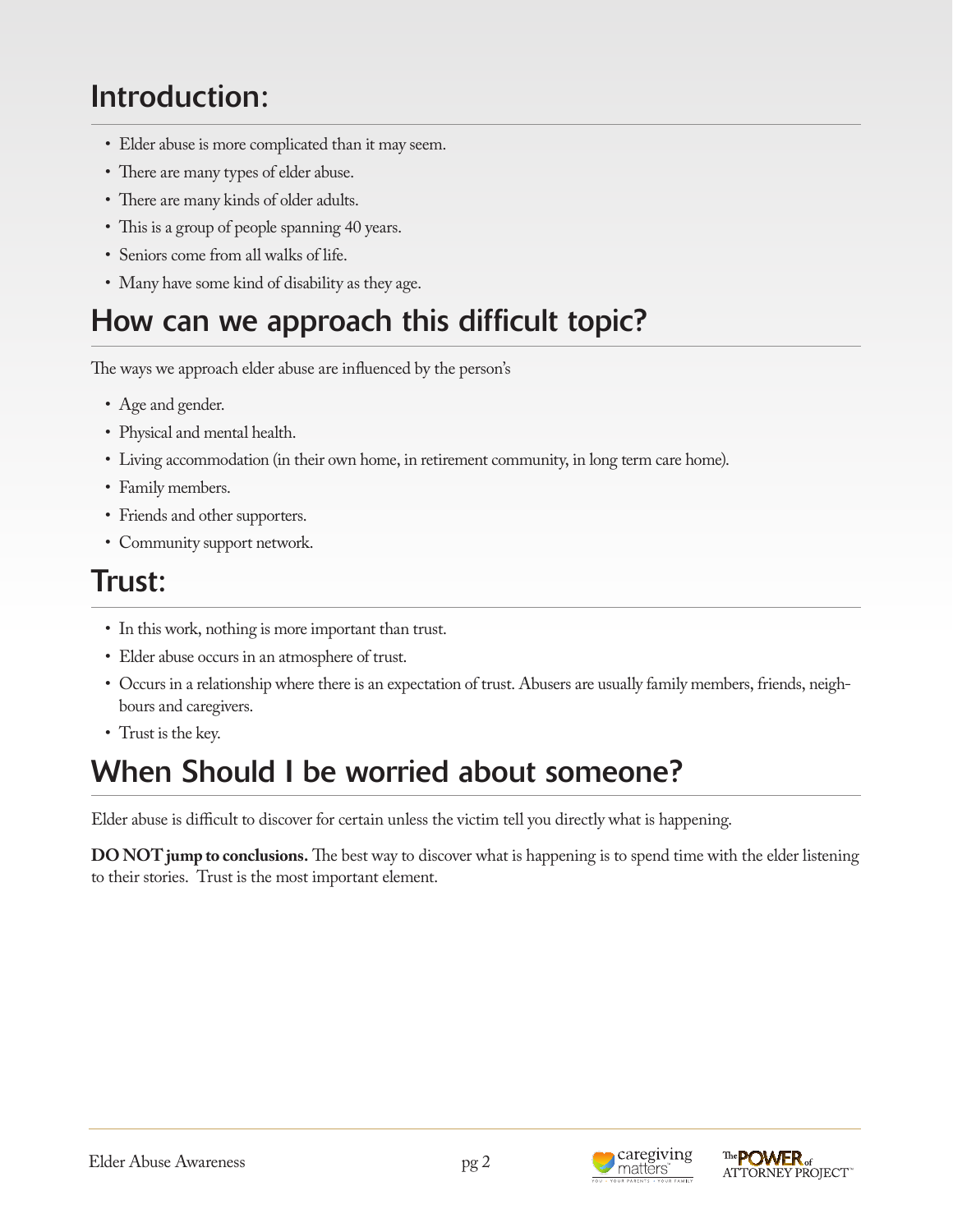# Reporting Elder Abuse:

#### The Most Difficult Thing is:

The older person's reluctance to report to you that they are being abused. We need to FIRST understand why they might not wish to report the problem. Often their abuser is a family member.

#### Taking A Closer Look:

- Older person may be embarrassed or ashamed if they are abused by a child they raised.
- Older person may not want to cause problems for their child or grandchild.
- • The abuser may have concerns related to employment, financial, physical or mental health. The victim may care for the abusive family member for many years before the abuse began.
- Older adults may fear "pay back".

A trained communicator could help uncover the abuse.

With passing years, the abuser may become one of only a small number of persons who stands between the elder and long term care. Some individuals find abuse more acceptable than a move to a long term care home. They may see the abuser as the only person who cares about them.

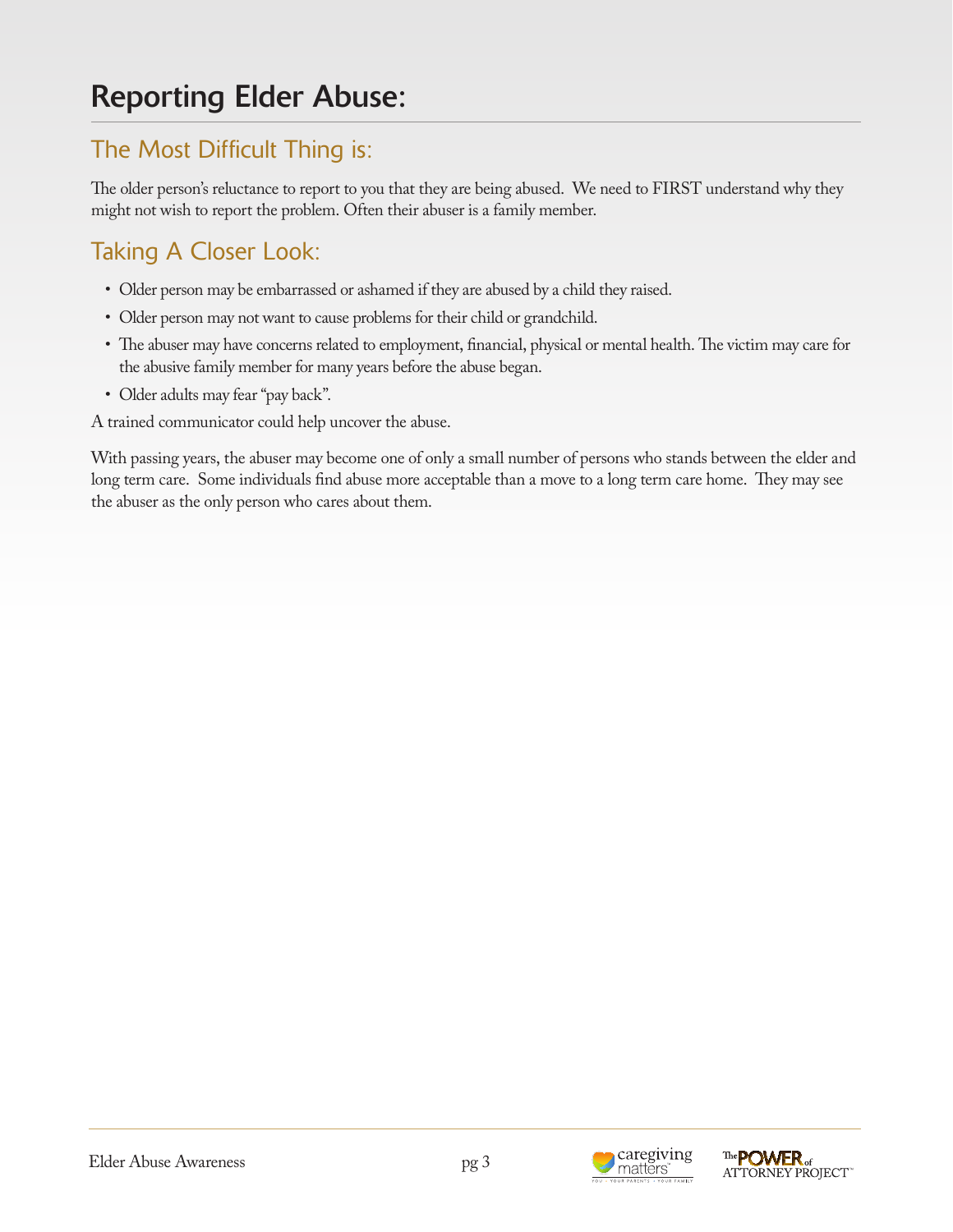# Defining Elder Abuse

#### Physical or Sexual Abuse

"The infliction of pain or injury, physical or drug-induced restraint. Physical abuse may also include non-consensual sexual contact of any kind with the elder."

- Assault, pushing, shaking.
- Non-consensual sexual touching, rape.
- Physical or chemical restraint.
- Force feeding.

**Indicators:** unexplained swelling, bruises, genital infections, grip marks, others.

#### Emotional Abuse

"The infliction of mental anguish".

- Name-calling, scolding, shouting, threatening, intimidating.
- Treating as a child, isolating.
- • Depriving of decision making power unnecessarily.
- • Indicators: agitation, sudden changes in behaviour, withdrawal, fearfulness, no visitors, excessive deference to a caregiver, others.

#### Financial Abuse

"The illegal or improper exploitation or use of funds or other resources of the elder".

- Theft of money, property.
- • Misuse of money, property, Power of Attorney.
- Withholding funds.

**Indicators:** sudden inability to pay bills, withdraw money, poor living conditions, refusal to spend money without caregiver permission, others.

#### **Neglect**

"The refusal or failure to fulfil a caregiving obligation". Neglect may be intentional or unintentional.

- Withholding basic requirements of living such as food, medicine, clothing, glasses, etc.
- Problems with hygiene, safety, medical help.

**Indicators:** malnourished, too much or too little medication, open sores, odour, soiled clothing, lack of safety, avoidance of appointments, other.

#### Caution:

When older adult is presumed to be capable they may refuse help. **They have a right to live at risk which we must respect.** If the person is not capable or lives in a care facility, they may not have this right to refuse help.

Elder Abuse Awareness pg 4



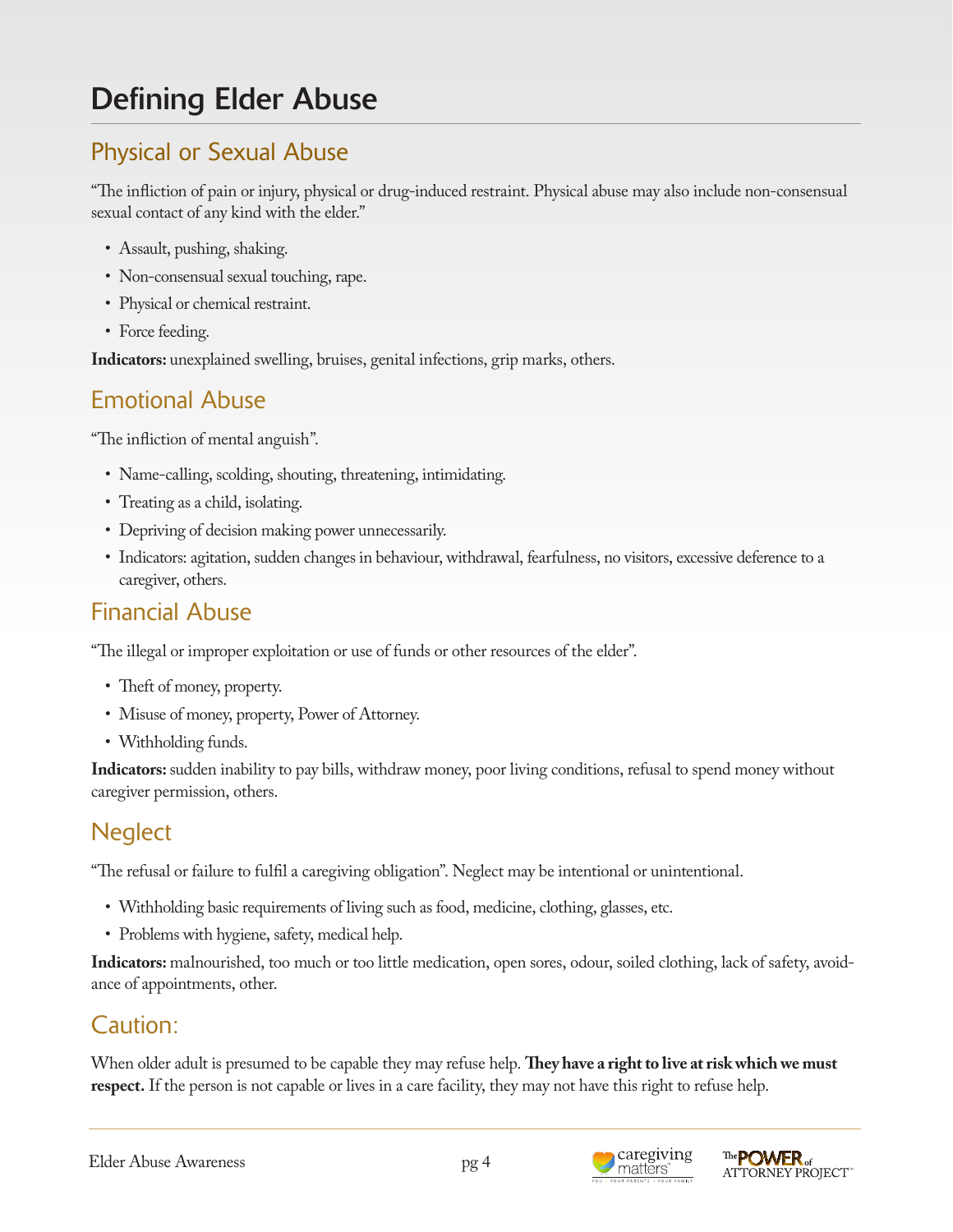# How can I help?

The benefit of talking and especially listening. You can build your relationship through conversation. You will understand better and help through listening carefully.

Elder abuse happens in privacy. The victim may have significant doubts about revealing such a problem. The older person may fear pay-back, loss of support, institutionalization.

Elder abuse can result in isolation. With a friendly listening ear the older person will be less isolated. As you enhance your relationship, you may be able to ensure the person gets what they need (information, medical attention, food, safety, legal or police help).

Talking about this issue will open the door to future help from a variety of sources.

#### Conversations Matter!

- Where and how can I begin the conversation with others?
- • Older adults, family members of older adults.
- Neighbours who may be concerned.
- Many others.
- Who would want to talk about elder abuse anyway?
- Friends, family, clubs, groups.

#### Helpful People and Organizations:

One of the helpful things you can do is to make sure you know how to find and access good resources. It would be useful for care providers to identify an elder abuse expert, one who knows the system, one who knows about aging. Ideally, the person would be part of an elder abuse team in a social service or health agency.

**Capacity Assessors, Consent and Capacity Board** (Government of Ontario): Official representatives of government that help to deal with some difficult elements related to cognitive capacity and decision making.

**Care Coordinators:** They coordinate a team of providers to assist, particularly where there are related health concerns.

**Police:** You may wonder when a call to the police is indicated. Police departments in large centres may have elder abuse experts to assist older adults. Officers in these units will often work with other local providers of assistance.

#### Social Workers:

- Help with family abuse regardless of age
- • Conduct assessments to determine risks
- • Understand families and diversity

#### Related Legislation:

- Long-Term Care Homes Act, 2007
- Health Care Consent Act, 1996
- Personal Health Information Protection Act, 2004
- Mental Health Act, 1990
- Develop safety plans
- • Deal with victim's reluctance to report
- Reduce family distress
- Substitute Decisions Act, 1992
- • Federal Criminal Code
- Federal Privacy Act



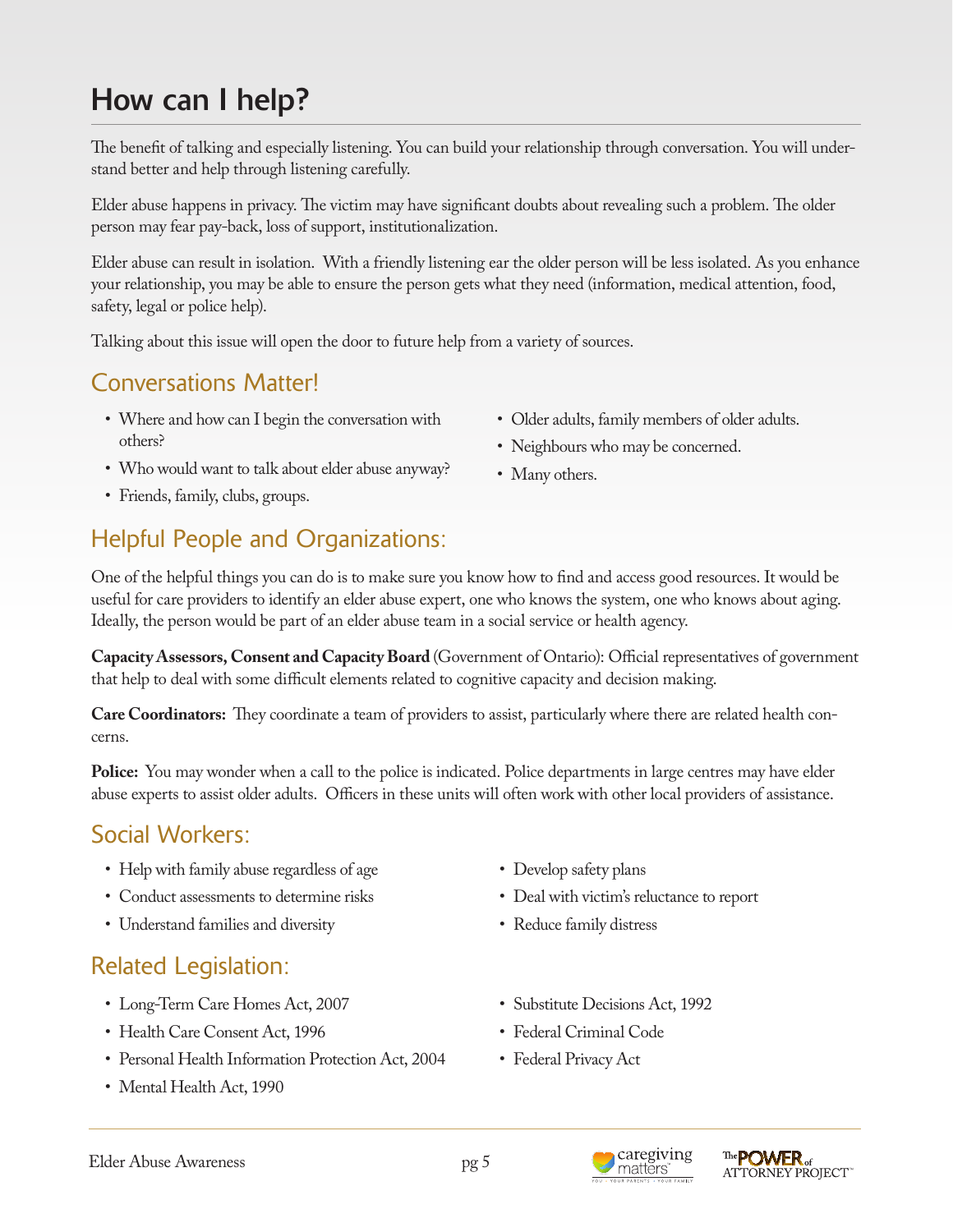#### References and Websites:

McDonald, L. & Collins, A. (2000). Abuse and neglect of older adults: a discussion paper. National Clearinghouse on Family Violence. Ottawa: Public Health Agency of Canada.

National Initiative for Care of the Elderly. www.nicenet.ca

Ontario Association of Social Workers. (2009). Elder Abuse: A Practical Handbook for Service Providers. Can be purchased from the Association [416.923.4848].

Prepared by Sandra Loucks Campbell PhD for Caregiving Matters

Resource from: Ontario Association of Social Workers. 2009. Elder Abuse: A Practical Handbook for Service Providers.

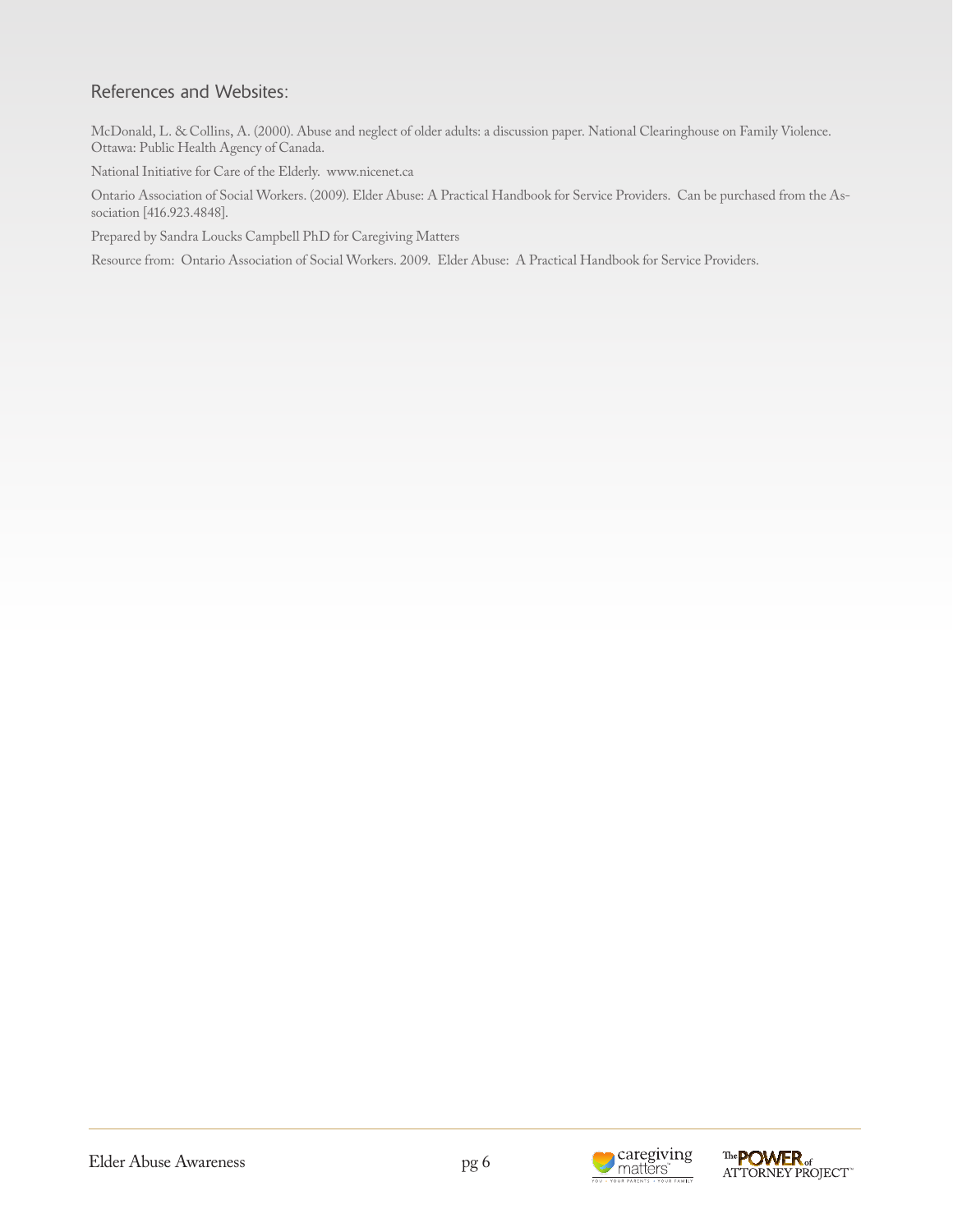

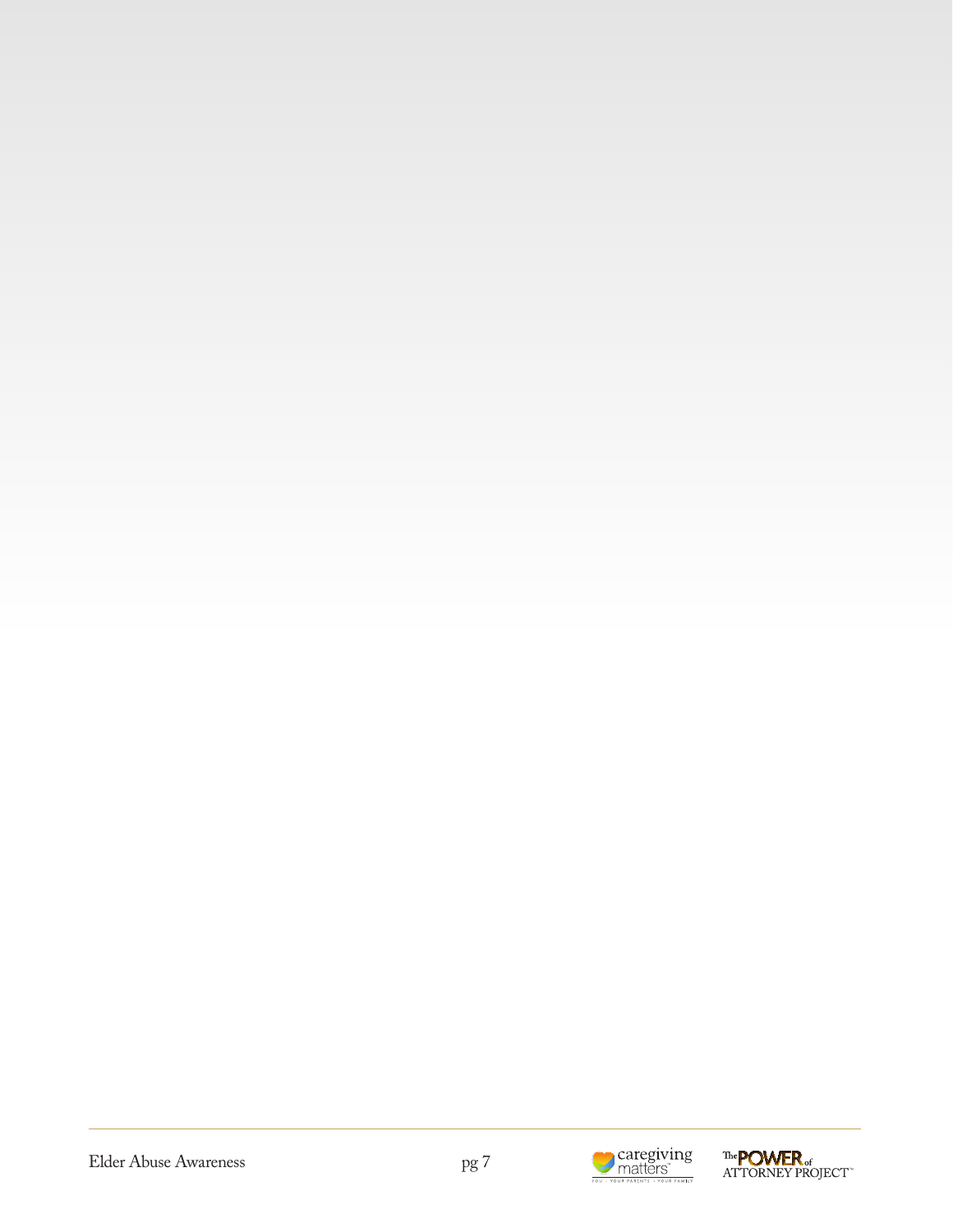

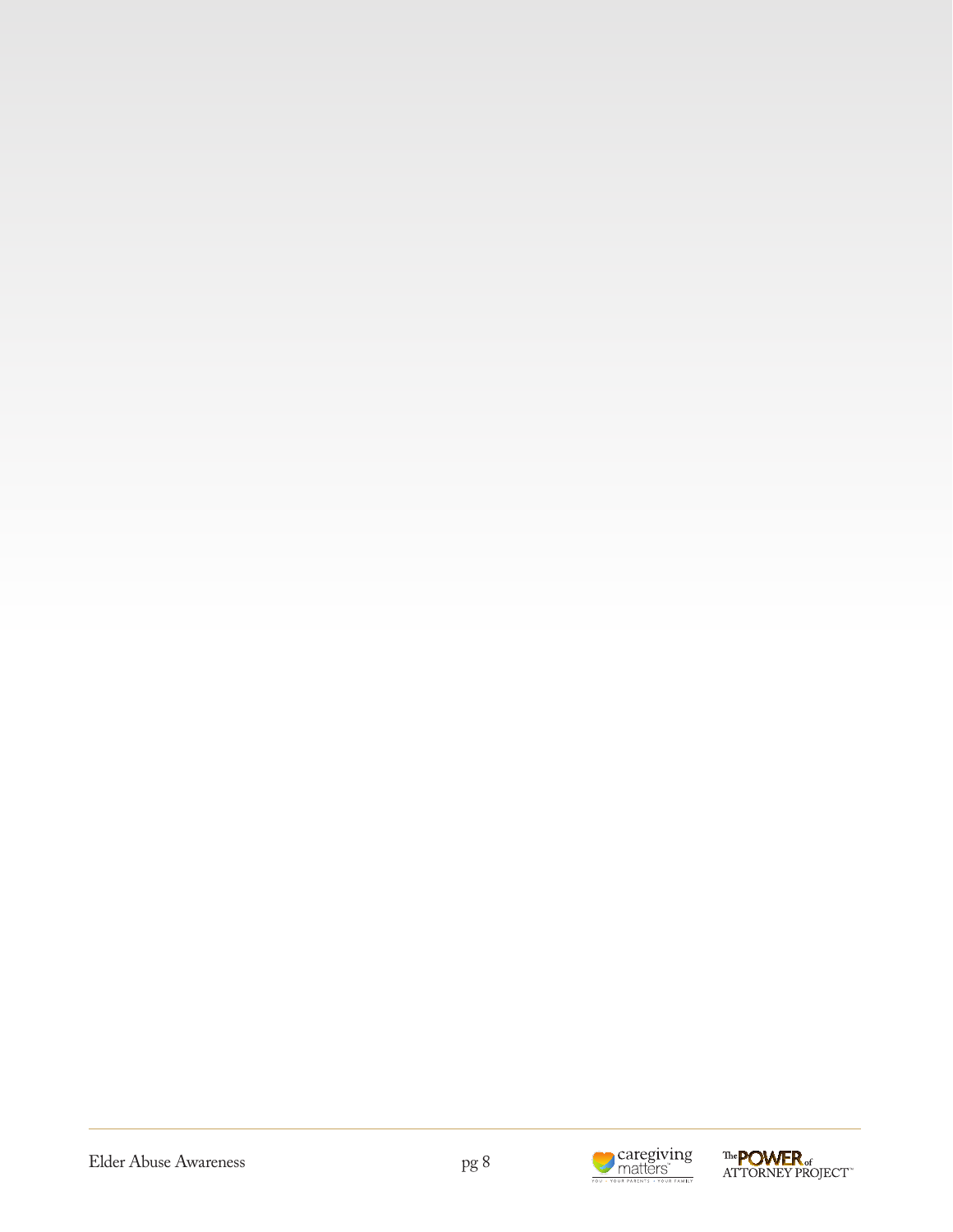